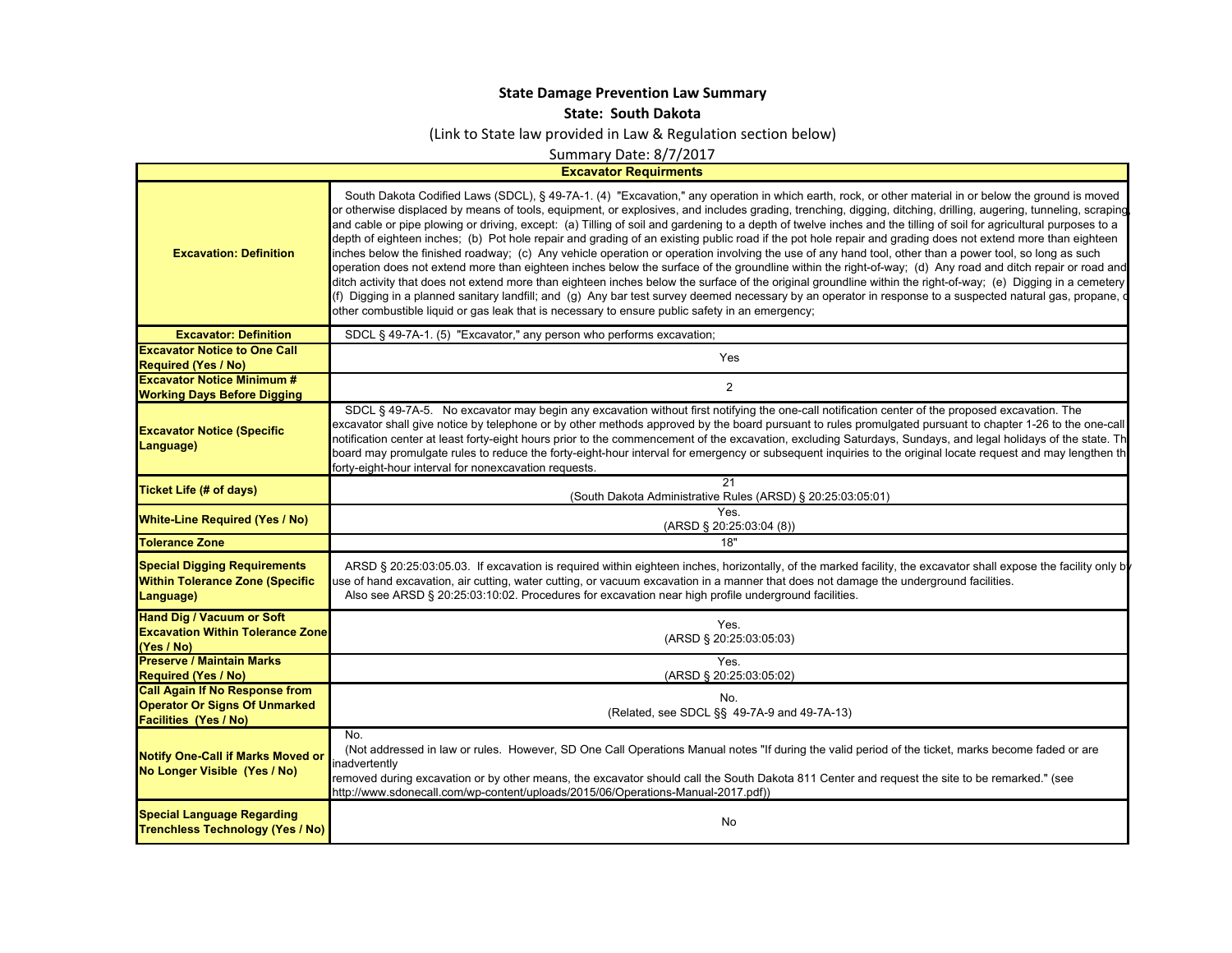| <b>Separate Locate Request</b><br><b>Required for Each Excavator (Yes)</b><br>/ No)             | Yes.<br>(SDCL § 49-7A-5)                                                                                                                                                                                                                                                                                                                                                                                                                                                                                                                                                                                                                                                                                                                                                                                                                                                                                                                                                                                                                                                                                                                                                                                                                                                                                                                                                                                                                                                                                                                                                                                                                                                                                                                                                                                                                                                                                                                                                                                                                                                                                                                                                                                                                                                                                                                                                                                                                                                                                                                                                                                                                                                                                                                                                                                                                                                                                                                                                                                                                                                                                                                                                                                                                                                                                                                                                                                                                                                                                                                                                                                                                                 |
|-------------------------------------------------------------------------------------------------|----------------------------------------------------------------------------------------------------------------------------------------------------------------------------------------------------------------------------------------------------------------------------------------------------------------------------------------------------------------------------------------------------------------------------------------------------------------------------------------------------------------------------------------------------------------------------------------------------------------------------------------------------------------------------------------------------------------------------------------------------------------------------------------------------------------------------------------------------------------------------------------------------------------------------------------------------------------------------------------------------------------------------------------------------------------------------------------------------------------------------------------------------------------------------------------------------------------------------------------------------------------------------------------------------------------------------------------------------------------------------------------------------------------------------------------------------------------------------------------------------------------------------------------------------------------------------------------------------------------------------------------------------------------------------------------------------------------------------------------------------------------------------------------------------------------------------------------------------------------------------------------------------------------------------------------------------------------------------------------------------------------------------------------------------------------------------------------------------------------------------------------------------------------------------------------------------------------------------------------------------------------------------------------------------------------------------------------------------------------------------------------------------------------------------------------------------------------------------------------------------------------------------------------------------------------------------------------------------------------------------------------------------------------------------------------------------------------------------------------------------------------------------------------------------------------------------------------------------------------------------------------------------------------------------------------------------------------------------------------------------------------------------------------------------------------------------------------------------------------------------------------------------------------------------------------------------------------------------------------------------------------------------------------------------------------------------------------------------------------------------------------------------------------------------------------------------------------------------------------------------------------------------------------------------------------------------------------------------------------------------------------------------------|
| <b>Notify Operator of Damage (Yes /</b><br>No)                                                  | Yes.<br>(SDCL § 49-7A-12)                                                                                                                                                                                                                                                                                                                                                                                                                                                                                                                                                                                                                                                                                                                                                                                                                                                                                                                                                                                                                                                                                                                                                                                                                                                                                                                                                                                                                                                                                                                                                                                                                                                                                                                                                                                                                                                                                                                                                                                                                                                                                                                                                                                                                                                                                                                                                                                                                                                                                                                                                                                                                                                                                                                                                                                                                                                                                                                                                                                                                                                                                                                                                                                                                                                                                                                                                                                                                                                                                                                                                                                                                                |
| <b>Notify One Call Center of Damage</b>                                                         | Yes. If operator unknown.                                                                                                                                                                                                                                                                                                                                                                                                                                                                                                                                                                                                                                                                                                                                                                                                                                                                                                                                                                                                                                                                                                                                                                                                                                                                                                                                                                                                                                                                                                                                                                                                                                                                                                                                                                                                                                                                                                                                                                                                                                                                                                                                                                                                                                                                                                                                                                                                                                                                                                                                                                                                                                                                                                                                                                                                                                                                                                                                                                                                                                                                                                                                                                                                                                                                                                                                                                                                                                                                                                                                                                                                                                |
| (Yes / No)                                                                                      | (SDCL § 49-7A-12)                                                                                                                                                                                                                                                                                                                                                                                                                                                                                                                                                                                                                                                                                                                                                                                                                                                                                                                                                                                                                                                                                                                                                                                                                                                                                                                                                                                                                                                                                                                                                                                                                                                                                                                                                                                                                                                                                                                                                                                                                                                                                                                                                                                                                                                                                                                                                                                                                                                                                                                                                                                                                                                                                                                                                                                                                                                                                                                                                                                                                                                                                                                                                                                                                                                                                                                                                                                                                                                                                                                                                                                                                                        |
| <b>Call 911 if Hazardous Materials</b><br><b>Released (Yes / No)</b>                            | No                                                                                                                                                                                                                                                                                                                                                                                                                                                                                                                                                                                                                                                                                                                                                                                                                                                                                                                                                                                                                                                                                                                                                                                                                                                                                                                                                                                                                                                                                                                                                                                                                                                                                                                                                                                                                                                                                                                                                                                                                                                                                                                                                                                                                                                                                                                                                                                                                                                                                                                                                                                                                                                                                                                                                                                                                                                                                                                                                                                                                                                                                                                                                                                                                                                                                                                                                                                                                                                                                                                                                                                                                                                       |
| <b>Notice Exemptions (Yes / No)</b>                                                             | Yes                                                                                                                                                                                                                                                                                                                                                                                                                                                                                                                                                                                                                                                                                                                                                                                                                                                                                                                                                                                                                                                                                                                                                                                                                                                                                                                                                                                                                                                                                                                                                                                                                                                                                                                                                                                                                                                                                                                                                                                                                                                                                                                                                                                                                                                                                                                                                                                                                                                                                                                                                                                                                                                                                                                                                                                                                                                                                                                                                                                                                                                                                                                                                                                                                                                                                                                                                                                                                                                                                                                                                                                                                                                      |
| <b>Notice Exemptions (Specific</b><br>Language))                                                | SDCL § 49-7A-1. Terms used in this chapter mean:  (4) "Excavation," any operation  except: (a) Tilling of soil and gardening to a depth of twelve<br>inches and the tilling of soil for agricultural purposes to a depth of eighteen inches; (b) Pot hole repair and grading of an existing public road if the pot hole<br>repair and grading does not extend more than eighteen inches below the finished roadway; (c) Any vehicle operation or operation involving the use of any<br>hand tool, other than a power tool, so long as such operation does not extend more than eighteen inches below the surface of the groundline within the righ<br>of-way; (d) Any road and ditch repair or road and ditch activity that does not extend more than eighteen inches below the surface of the original groundline<br>within the right-of-way; (e) Digging in a cemetery; (f) Digging in a planned sanitary landfill; and (g) Any bar test survey deemed necessary by an operato<br>in response to a suspected natural gas, propane, or other combustible liquid or gas leak that is necessary to ensure public safety in an emergency;                                                                                                                                                                                                                                                                                                                                                                                                                                                                                                                                                                                                                                                                                                                                                                                                                                                                                                                                                                                                                                                                                                                                                                                                                                                                                                                                                                                                                                                                                                                                                                                                                                                                                                                                                                                                                                                                                                                                                                                                                                                                                                                                                                                                                                                                                                                                                                                                                                                                                                                  |
|                                                                                                 | <b>Operator Response</b>                                                                                                                                                                                                                                                                                                                                                                                                                                                                                                                                                                                                                                                                                                                                                                                                                                                                                                                                                                                                                                                                                                                                                                                                                                                                                                                                                                                                                                                                                                                                                                                                                                                                                                                                                                                                                                                                                                                                                                                                                                                                                                                                                                                                                                                                                                                                                                                                                                                                                                                                                                                                                                                                                                                                                                                                                                                                                                                                                                                                                                                                                                                                                                                                                                                                                                                                                                                                                                                                                                                                                                                                                                 |
| Minimum # Days for Operator to<br><b>Respond After Receiving Notice</b><br>(Generally)          | $\overline{2}$                                                                                                                                                                                                                                                                                                                                                                                                                                                                                                                                                                                                                                                                                                                                                                                                                                                                                                                                                                                                                                                                                                                                                                                                                                                                                                                                                                                                                                                                                                                                                                                                                                                                                                                                                                                                                                                                                                                                                                                                                                                                                                                                                                                                                                                                                                                                                                                                                                                                                                                                                                                                                                                                                                                                                                                                                                                                                                                                                                                                                                                                                                                                                                                                                                                                                                                                                                                                                                                                                                                                                                                                                                           |
| <b>Operator Requirements to</b><br><b>Respond to Locate Notification</b><br>(Specific Language) | SDCL § 49-7A-8. An operator shall, upon receipt of the notice, advise the excavator of the location of underground facilities in the proposed excavation<br>area by marking the location of the facilities  The response time shall be no later than forty-eight hours after the receipt of the notice, excluding Saturdays<br>Sundays, and legal holidays of the state or the excavation start time provided by the excavator, whichever is later. The response time may be less than forty<br>eight hours for emergency or subsequent inquiries to the original locate request and may be longer than forty-eight hours for nonexcavation requests.<br>ARSD § 20:25:03:05.04. Each operator who is required to mark its underground facilities pursuant to SDCL 49-7A-8 shall identify the underground facilit<br>using the following minimum standards … (4) Upon request by the excavator at the time a ticket is produced, the operator shall provide notification if the<br>operator identifies, without making a site visit, that it has no underground facilities located within the excavation area. … (5) If a site visit is made, and the<br>operator has no underground facilities in conflict with the excavation area, the operator shall mark in the excavation area "NO" followed by the operator's<br>name, abbreviation, or logo in the color code of the underground facility not in conflict with the excavation area;<br>§ 20:25:03:09. If it is impractical to flag, mark, or describe an excavation site the following procedures shall be followed:  (1) An excavator may reques<br>an appointment from the one-call notification center for the purpose of meeting the operator at the excavation site.  (3) If the excavation site is not<br>identified on the ticket, the operator shall complete the marking within 48 hours of the conclusion of the appointment.<br>§ 20:25:03:10. Each operator required by SDCL 49-7A-2 to join the one-call system must respond to notification of excavation as required by SDCL<br>chapter 49-7A or by the response intervals listed below. If an excavation is being made in a time of emergency  (1) The operator shall respond as soon<br>as possible but not longer than two hours from the notification time during the business day and not longer than four hours from the notification time outside<br>of the business day or by the start time on the ticket, whichever is later; (2) Any operator, who determines that its facilities will not be impacted by the<br>notification, shall immediately notify the excavator that the operator's facilities are clear from the excavation;  If a modified routine ticket is issued becaus<br>it has been determine that the one-call notification center entered inaccurate information on the original request or the operator provided inaccurate marking<br>at the original excavation site, each operator shall respond in accordance with the response intervals provided for emergencies or the original start date of<br>the ticket, whichever is later. If a routine ticket is reissued to remark the excavation site due to obliteration, destruction, or removal of the markings, the<br>underground facility operator shall respond within 24 hours from the notification time or by the start time on the ticket, whichever is later.<br>§ 20:25:03:10.02. Prior to the legal excavation start date and time, the operator shall communicate with the excavator if, based on information in the<br>ticket, the operator believes a high profile underground facility is in close proximity to the excavation site. |
| <b>Minimum Standards for Locator</b>                                                            | No                                                                                                                                                                                                                                                                                                                                                                                                                                                                                                                                                                                                                                                                                                                                                                                                                                                                                                                                                                                                                                                                                                                                                                                                                                                                                                                                                                                                                                                                                                                                                                                                                                                                                                                                                                                                                                                                                                                                                                                                                                                                                                                                                                                                                                                                                                                                                                                                                                                                                                                                                                                                                                                                                                                                                                                                                                                                                                                                                                                                                                                                                                                                                                                                                                                                                                                                                                                                                                                                                                                                                                                                                                                       |
| <b>Qualifications (Yes / No)</b><br><b>Minimum Standards for Locator</b>                        |                                                                                                                                                                                                                                                                                                                                                                                                                                                                                                                                                                                                                                                                                                                                                                                                                                                                                                                                                                                                                                                                                                                                                                                                                                                                                                                                                                                                                                                                                                                                                                                                                                                                                                                                                                                                                                                                                                                                                                                                                                                                                                                                                                                                                                                                                                                                                                                                                                                                                                                                                                                                                                                                                                                                                                                                                                                                                                                                                                                                                                                                                                                                                                                                                                                                                                                                                                                                                                                                                                                                                                                                                                                          |
| <b>Qualifications</b>                                                                           | Not Addressed                                                                                                                                                                                                                                                                                                                                                                                                                                                                                                                                                                                                                                                                                                                                                                                                                                                                                                                                                                                                                                                                                                                                                                                                                                                                                                                                                                                                                                                                                                                                                                                                                                                                                                                                                                                                                                                                                                                                                                                                                                                                                                                                                                                                                                                                                                                                                                                                                                                                                                                                                                                                                                                                                                                                                                                                                                                                                                                                                                                                                                                                                                                                                                                                                                                                                                                                                                                                                                                                                                                                                                                                                                            |
| (Specific Language)                                                                             |                                                                                                                                                                                                                                                                                                                                                                                                                                                                                                                                                                                                                                                                                                                                                                                                                                                                                                                                                                                                                                                                                                                                                                                                                                                                                                                                                                                                                                                                                                                                                                                                                                                                                                                                                                                                                                                                                                                                                                                                                                                                                                                                                                                                                                                                                                                                                                                                                                                                                                                                                                                                                                                                                                                                                                                                                                                                                                                                                                                                                                                                                                                                                                                                                                                                                                                                                                                                                                                                                                                                                                                                                                                          |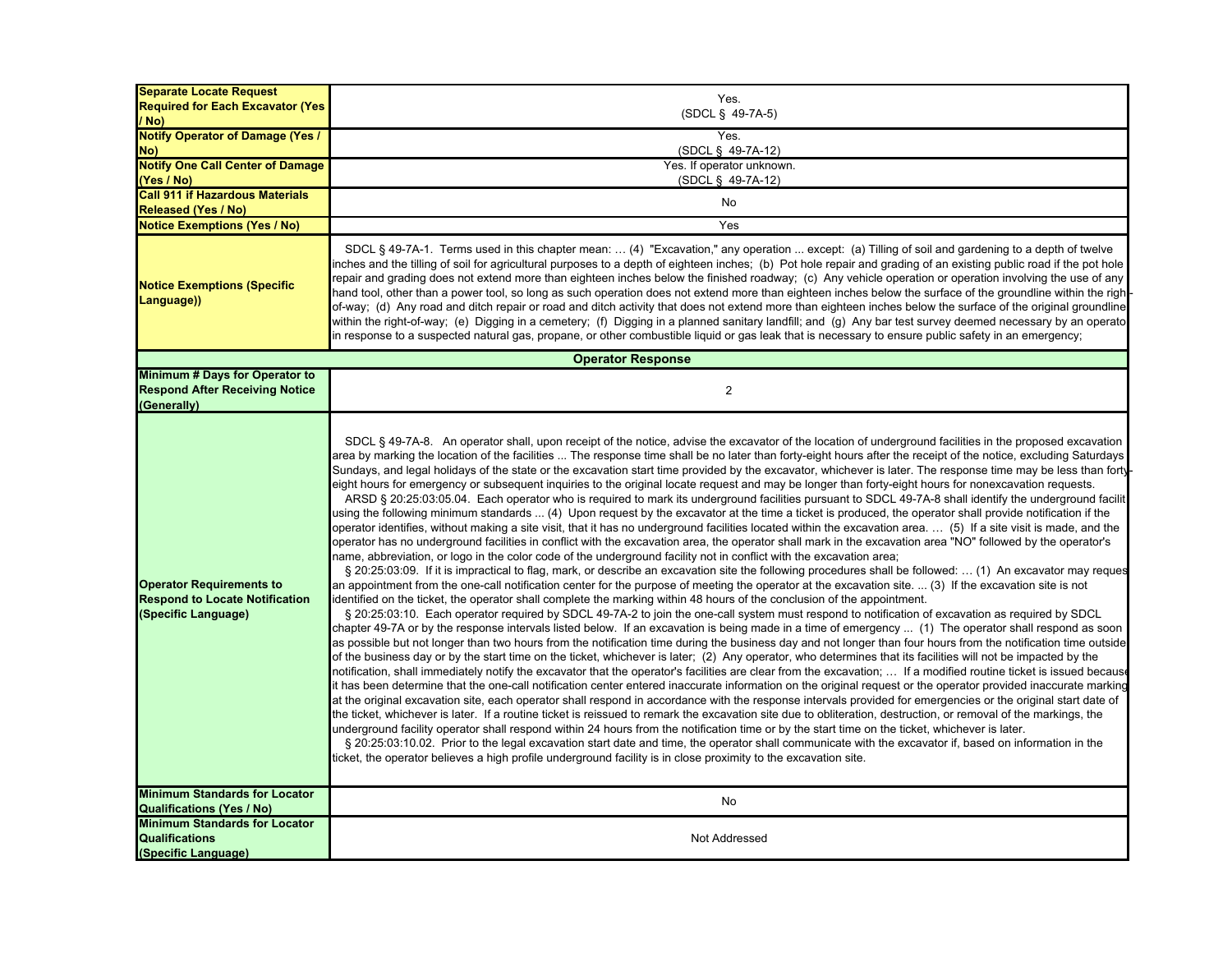| <b>Law Specifies Marking Standards</b><br><b>Other Than Color</b><br>(Yes / No)                                                            | Yes                                                                                                                                                                                                                                                                                                                                                                                                                                                                                                                                                                                                                                                                                                                                                                                                                                                                                                                                                                                                                                                                                                                                                                                                   |
|--------------------------------------------------------------------------------------------------------------------------------------------|-------------------------------------------------------------------------------------------------------------------------------------------------------------------------------------------------------------------------------------------------------------------------------------------------------------------------------------------------------------------------------------------------------------------------------------------------------------------------------------------------------------------------------------------------------------------------------------------------------------------------------------------------------------------------------------------------------------------------------------------------------------------------------------------------------------------------------------------------------------------------------------------------------------------------------------------------------------------------------------------------------------------------------------------------------------------------------------------------------------------------------------------------------------------------------------------------------|
| Law Specifies Marking Standards<br><b>Other Than Color (Specific</b><br>Language)                                                          | ARSD § 20:25:03:05.04. Each operator who is required to mark its underground facilities pursuant to SDCL 49-7A-8 shall identify the underground facilit<br>using the following minimum standards: (1) The underground facility must be marked in the most suitable manner  to clearly identify the existence of an<br>underground facility for the excavator; (2) The marked underground facility shall clearly identify the name, abbreviation, or logo of the operator of the<br>underground facility; (3) If multiple underground facilities exist, the operator shall separately mark each underground facility; (4) Upon request by the<br>excavator at the time a ticket is produced, the operator shall provide notification if the operator identifies, without making a site visit, that it has no<br>underground facilities located within the excavation area.  (5) If a site visit is made, and the operator has no underground facilities in conflict with the<br>excavation area, the operator shall mark in the excavation area "NO" followed by the operator's name, abbreviation, or logo in the color code of the<br>underground facility not in conflict with the excavation area; |
| Law Includes Specific Language<br>For Operators To Locate Sewer<br>Laterals (Yes / No)                                                     | Yes.<br>[See Notes regarding SD Attorney General Opinion 08-07, regarding responsibility to mark underground facilities as is required by SDCL 49-7A.]                                                                                                                                                                                                                                                                                                                                                                                                                                                                                                                                                                                                                                                                                                                                                                                                                                                                                                                                                                                                                                                |
| Law Includes Specific Language<br><b>For Operators To Locate</b><br><b>Abandoned Facilities (Yes / No)</b>                                 | No                                                                                                                                                                                                                                                                                                                                                                                                                                                                                                                                                                                                                                                                                                                                                                                                                                                                                                                                                                                                                                                                                                                                                                                                    |
| <b>Operator Must Locate Abandoned</b><br><b>Facilities</b><br>(Specific Language)                                                          | Not Addressed                                                                                                                                                                                                                                                                                                                                                                                                                                                                                                                                                                                                                                                                                                                                                                                                                                                                                                                                                                                                                                                                                                                                                                                         |
| <b>Positive Response Required -</b><br><b>Operator Contact Excavator</b><br>(Yes / No)                                                     | Yes                                                                                                                                                                                                                                                                                                                                                                                                                                                                                                                                                                                                                                                                                                                                                                                                                                                                                                                                                                                                                                                                                                                                                                                                   |
| Positive Response Required -<br><b>Operator Contact Excavator</b><br>(Specific Language)                                                   | ARSD § 20:25:03:10.02. Prior to the legal excavation start date and time, the operator shall communicate with the excavator if, based on information in<br>the ticket, the operator believes a high profile underground facility is in close proximity to the excavation site. If it is determined by the operator that no high<br>profile underground facility is at risk, the operator may allow the excavator to commence excavation without a site meeting. The excavator may proceed and<br>excavate according to all other rules and statutes.                                                                                                                                                                                                                                                                                                                                                                                                                                                                                                                                                                                                                                                  |
| Positive Response Required -<br><b>Operator Contact One Call Center</b><br>(Yes / No)                                                      | No                                                                                                                                                                                                                                                                                                                                                                                                                                                                                                                                                                                                                                                                                                                                                                                                                                                                                                                                                                                                                                                                                                                                                                                                    |
| <b>Positive Response Required -</b><br><b>Operator Contact One Call Center</b><br>(Specific Language)                                      | Not Addressed                                                                                                                                                                                                                                                                                                                                                                                                                                                                                                                                                                                                                                                                                                                                                                                                                                                                                                                                                                                                                                                                                                                                                                                         |
| <b>Positive Response - One-Call</b><br><b>Automated (Yes / No)</b>                                                                         | No                                                                                                                                                                                                                                                                                                                                                                                                                                                                                                                                                                                                                                                                                                                                                                                                                                                                                                                                                                                                                                                                                                                                                                                                    |
| <b>Operator Must Provide One-Call</b><br><b>Center with Information On</b><br><b>Locations of Buried Facilities (Yes)</b><br>/ No)         | Yes                                                                                                                                                                                                                                                                                                                                                                                                                                                                                                                                                                                                                                                                                                                                                                                                                                                                                                                                                                                                                                                                                                                                                                                                   |
| <b>Operator Must Provide One-Call</b><br><b>Center with Information On</b><br><b>Locations of Buried Facilities</b><br>(Specific Language) | ARSD § 20:25:03:01. Each operator required by SDCL 49-7A-2 to join the one-call system: (1) Shall provide to the notification center data that allows<br>proper notification to the operator of excavation near the operator's utility lines and updates to such data Each facility operator shall identify and list its<br>high profile underground facilities in such a way it can provide the center with a separate database;                                                                                                                                                                                                                                                                                                                                                                                                                                                                                                                                                                                                                                                                                                                                                                     |
| <b>Operator Must Update Information</b><br><b>On Locations of Buried Facilities</b><br>(Yes / No)                                          | Yes                                                                                                                                                                                                                                                                                                                                                                                                                                                                                                                                                                                                                                                                                                                                                                                                                                                                                                                                                                                                                                                                                                                                                                                                   |
| <b>Operator Must Update Information</b><br>On Locations of Buried Facilities<br>(Specific Language)                                        | ARSD § 20:25:03:01. Each operator required by SDCL 49-7A-2 to join the one-call system: (1) Shall provide to the notification center data that allows<br>proper notification to the operator of excavation near the operator's utility lines and updates to such data Each facility operator shall identify and list its<br>high profile underground facilities in such a way it can provide the center with a separate database;                                                                                                                                                                                                                                                                                                                                                                                                                                                                                                                                                                                                                                                                                                                                                                     |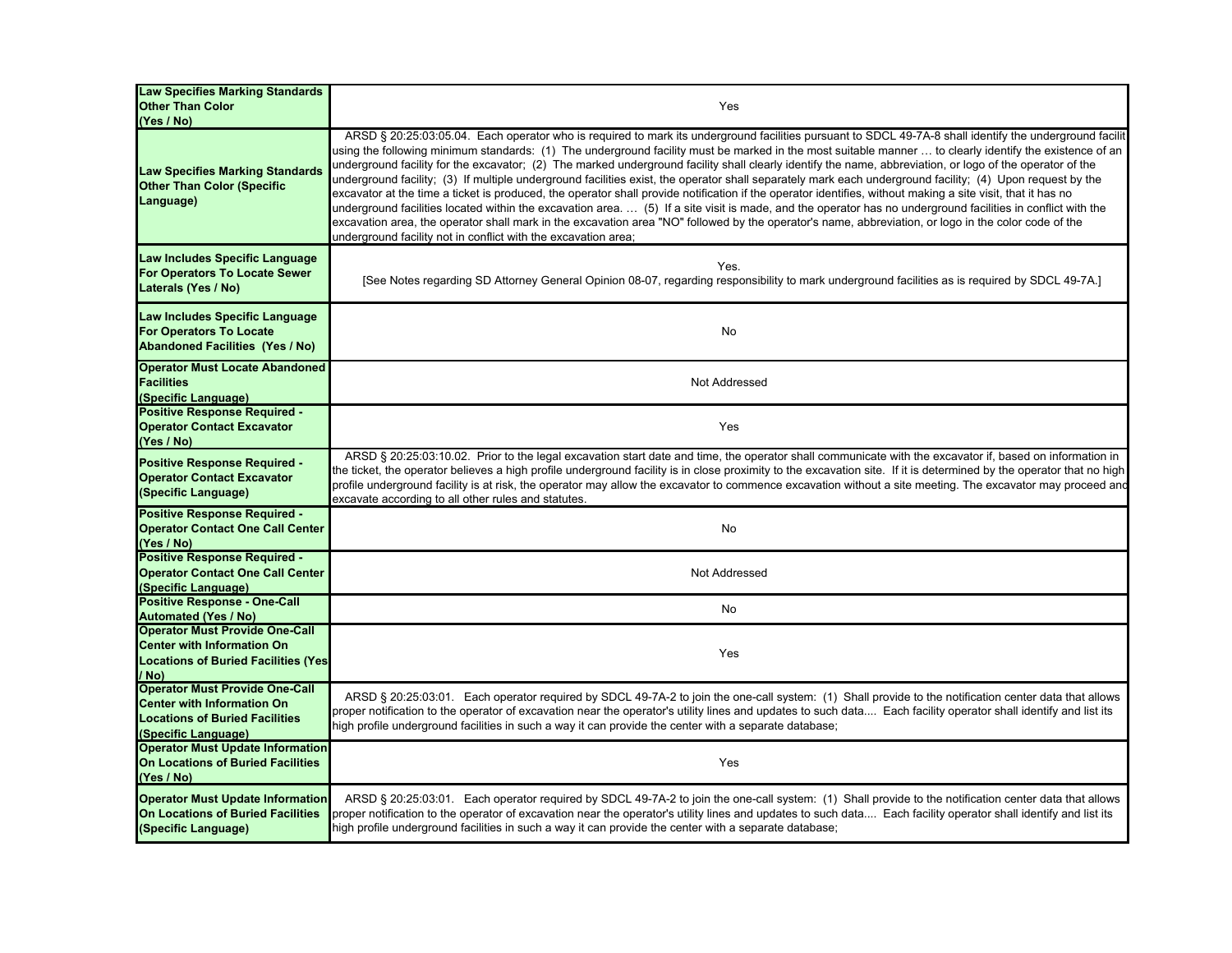| <b>New Facilities Must Be Locatable</b><br>Electronically<br>(Yes / No)                          | Yes                                                                                                                                                                                                                                                                                                                                                                                                                                                                                                                                                                                                                                                                                                                                                                                                                                                                                                                                                                                                                                                                                                                                                                                                                                                                                                                    |
|--------------------------------------------------------------------------------------------------|------------------------------------------------------------------------------------------------------------------------------------------------------------------------------------------------------------------------------------------------------------------------------------------------------------------------------------------------------------------------------------------------------------------------------------------------------------------------------------------------------------------------------------------------------------------------------------------------------------------------------------------------------------------------------------------------------------------------------------------------------------------------------------------------------------------------------------------------------------------------------------------------------------------------------------------------------------------------------------------------------------------------------------------------------------------------------------------------------------------------------------------------------------------------------------------------------------------------------------------------------------------------------------------------------------------------|
| <b>New Facilities Must Be Locatable</b>                                                          | ARSD § 20:25:03:01. Each operator required by SDCL 49-7A-2 to join the one-call system:  (5) Shall install an underground utility line in such a<br><b>Electronically (Specific Language)</b> manner after January 1, 2009, that makes the line locatable by the operator for purposes of this chapter.                                                                                                                                                                                                                                                                                                                                                                                                                                                                                                                                                                                                                                                                                                                                                                                                                                                                                                                                                                                                                |
| Design Request (Yes / No)                                                                        | Yes.<br>(ARSD § 20:25:03:04:01 and § 20:25:03:04:02)                                                                                                                                                                                                                                                                                                                                                                                                                                                                                                                                                                                                                                                                                                                                                                                                                                                                                                                                                                                                                                                                                                                                                                                                                                                                   |
|                                                                                                  | <b>One Call, Enforcement, and Reporting</b>                                                                                                                                                                                                                                                                                                                                                                                                                                                                                                                                                                                                                                                                                                                                                                                                                                                                                                                                                                                                                                                                                                                                                                                                                                                                            |
| <b>Mandatory One Call Membership</b><br>(Yes / No)                                               | <b>Yes</b><br>(SDCL § 49-7A-2 and ARSD § 20:25:03:01)                                                                                                                                                                                                                                                                                                                                                                                                                                                                                                                                                                                                                                                                                                                                                                                                                                                                                                                                                                                                                                                                                                                                                                                                                                                                  |
| <b>One Call Membership Exemptions</b><br>(Yes / No)                                              | Yes                                                                                                                                                                                                                                                                                                                                                                                                                                                                                                                                                                                                                                                                                                                                                                                                                                                                                                                                                                                                                                                                                                                                                                                                                                                                                                                    |
| <b>One Call Membership Exemptions</b><br>(Specific Language)                                     | SDCL § 49-7A-15. Underground facilities owned or operated by the landowner on his own land which do not extend beyond the boundary of the private<br>property are not subject to the provisions of this chapter.                                                                                                                                                                                                                                                                                                                                                                                                                                                                                                                                                                                                                                                                                                                                                                                                                                                                                                                                                                                                                                                                                                       |
| <b>One-Call Law Addresses Board</b><br>Make-Up (Yes / No)                                        | Yes                                                                                                                                                                                                                                                                                                                                                                                                                                                                                                                                                                                                                                                                                                                                                                                                                                                                                                                                                                                                                                                                                                                                                                                                                                                                                                                    |
| <b>One-Call Law Addresses Board</b><br><b>Make-Up (Specific Language)</b>                        | SDCL § 49-7A-3. The one-call notification center shall be governed by an eleven member board who shall serve without pay. The board shall consist of<br>one member representing telecommunication companies offering local exchange service to less than fifty thousand subscribers; one member representing<br>telecommunication companies offering local exchange service to fifty thousand or more subscribers; one member representing rural water systems; one<br>member representing rural electric cooperatives; one member representing investor-owned electric utilities; one member representing investor-owned<br>natural gas utilities; one member representing community antenna television systems; one member representing municipalities; one member representing<br>underground interstate carriers of gas or petroleum; and two members representing contractors who perform excavation services. The board shall be<br>appointed by the Governor and shall serve staggered three-year terms.                                                                                                                                                                                                                                                                                                        |
| <b>Separate Body Designated to</b><br><b>Advise Enforcement Authority</b><br>(Yes / No)          | Yes                                                                                                                                                                                                                                                                                                                                                                                                                                                                                                                                                                                                                                                                                                                                                                                                                                                                                                                                                                                                                                                                                                                                                                                                                                                                                                                    |
| <b>Separate Body Designated to</b><br><b>Advise Enforcement Authority</b><br>(Specific Language) | SDCL § 49-7A-22. Upon the initiation of a complaint pursuant to § 49-7A-17, a panel of three or five members of the Statewide One-Call Notification<br>Board shall be appointed by the chair for the purpose of determining whether there is probable cause to believe there has been a violation of any statute or<br>rule of the board. A determination of whether there is probable cause to believe there has been a violation shall be determined by a majority vote of the<br>panel. The panel shall then recommend to the board that the complaint be dismissed for lack of probable cause, or recommend to the board that there is<br>probable cause to believe that there has been a violation and recommend what penalty, if any, should be imposed pursuant to the provisions of § 49-7A-18<br>or 49-7A-19.                                                                                                                                                                                                                                                                                                                                                                                                                                                                                                 |
| <b>Penalties / Fines Excavators</b><br>(Yes / No)                                                | Yes                                                                                                                                                                                                                                                                                                                                                                                                                                                                                                                                                                                                                                                                                                                                                                                                                                                                                                                                                                                                                                                                                                                                                                                                                                                                                                                    |
| <b>Penalties / Fines Excavators</b><br>(Specific Language)                                       | SDCL § 49-7A-18. Except as provided in § 49-7A-19 and in addition to all other penalties provided by law, any person who violates or who procures, aid:<br>or abets in the violation of § 49-7A-2, 49-7A-5, 49-7A-8, or 49-7A-12, or any rules promulgated pursuant to § 49-7A-2, 49-7A-5, or 49-7A-8 may be assesse<br>a penalty of up to one thousand dollars for the first violation and up to five thousand dollars for each subsequent violation that occurs within twelve months of<br>the initial violation.<br>§ 49-7A-19. In addition to all other penalties provided by law, any person who intentionally violates or who intentionally procures, aids, or abets in the<br>violation of § 49-7A-2, 49-7A-5, 49-7A-8, or 49-7A-12, or any rules promulgated pursuant to § 49-7A-2, 49-7A-5, or 49-7A-8 may be assessed a penalty of<br>up to five thousand dollars for the first violation and up to ten thousand dollars for each subsequent violation that occurs within twelve months of the initial<br>violation.<br>§ 49-7A-20. Each violation as separate offense. Each violation of any statute or rule of the Statewide One-Call Notification Board constitutes a separate<br>offense. In the case of a continuing violation, each day that the violation continues constitutes a separate violation. |
| <b>Penalties / Fines Operators</b><br>(Yes / No)                                                 | Yes                                                                                                                                                                                                                                                                                                                                                                                                                                                                                                                                                                                                                                                                                                                                                                                                                                                                                                                                                                                                                                                                                                                                                                                                                                                                                                                    |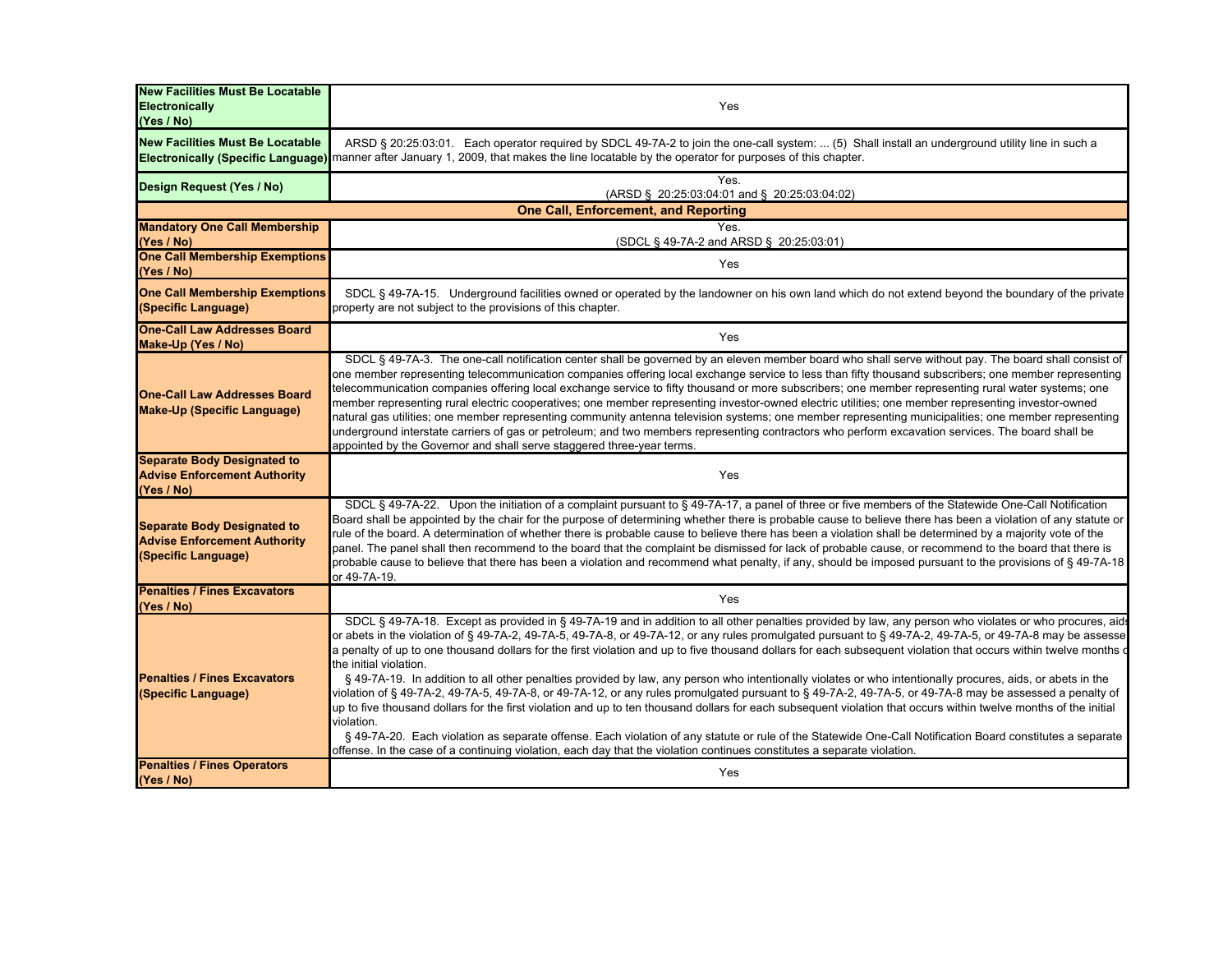|                                         | SDCL § 49-7A-18. Except as provided in § 49-7A-19 and in addition to all other penalties provided by law, any person who violates or who procures, aids           |  |
|-----------------------------------------|-------------------------------------------------------------------------------------------------------------------------------------------------------------------|--|
|                                         | or abets in the violation of § 49-7A-2, 49-7A-5, 49-7A-8, or 49-7A-12, or any rules promulgated pursuant to § 49-7A-2, 49-7A-5, or 49-7A-8 may be assesse         |  |
|                                         | a penalty of up to one thousand dollars for the first violation and up to five thousand dollars for each subsequent violation that occurs within twelve months or |  |
|                                         |                                                                                                                                                                   |  |
|                                         | the initial violation.                                                                                                                                            |  |
| <b>Penalties / Fines Operators</b>      | § 49-7A-19. In addition to all other penalties provided by law, any person who intentionally violates or who intentionally procures, aids, or abets in the        |  |
| (Specific Language)                     | violation of § 49-7A-2, 49-7A-5, 49-7A-8, or 49-7A-12, or any rules promulgated pursuant to § 49-7A-2, 49-7A-5, or 49-7A-8 may be assessed a penalty of           |  |
|                                         | up to five thousand dollars for the first violation and up to ten thousand dollars for each subsequent violation that occurs within twelve months of the initial  |  |
|                                         | violation.                                                                                                                                                        |  |
|                                         | § 49-7A-20. Each violation as separate offense. Each violation of any statute or rule of the Statewide One-Call Notification Board constitutes a separate         |  |
|                                         | offense. In the case of a continuing violation, each day that the violation continues constitutes a separate violation.                                           |  |
| Penalties / Fines Other (Yes / No)      | No                                                                                                                                                                |  |
| <b>Penalties / Fines Other</b>          |                                                                                                                                                                   |  |
| (Specific Language)                     | Not addressed.                                                                                                                                                    |  |
|                                         | South Dakota Statewide One-Call Notification Board                                                                                                                |  |
| <b>Enforcement Authority Identified</b> | (SDCL § 49-7A-2)                                                                                                                                                  |  |
| Damage Investigation Required by        | Yes.                                                                                                                                                              |  |
| <b>Enforcement Authority</b>            |                                                                                                                                                                   |  |
| (Yes / No)                              | (SDCL § 49-7A-22)                                                                                                                                                 |  |
| <b>Mandatory Reporting of</b>           |                                                                                                                                                                   |  |
| <b>Excavation Damage by All Utility</b> | No                                                                                                                                                                |  |
| <b>Owners to State Entity or</b>        |                                                                                                                                                                   |  |
| Department (Yes / No)                   |                                                                                                                                                                   |  |
| <b>Mandatory Reporting by</b>           | Yes.                                                                                                                                                              |  |
| <b>Excavators to State Entity or</b>    | (SDCL § 49-7A-12)                                                                                                                                                 |  |
| <b>Department (Yes / No)</b>            |                                                                                                                                                                   |  |
| <b>Mandatory Reporting to State</b>     |                                                                                                                                                                   |  |
| <b>Entity or Department - Gas Only</b>  | No                                                                                                                                                                |  |
| (Yes / No)                              |                                                                                                                                                                   |  |
|                                         | <b>Law and Regulation</b>                                                                                                                                         |  |
|                                         | South Dakota Codified Laws (SDCL), Chapter 49-7A, One-Call Notification Syste for Excavation Activities                                                           |  |
| Statute / Law (Name & Link)             | (http://sdlegislature.gov/statutes/DisplayStatute.aspx?Statute=49-7a&Type=Statute)                                                                                |  |
|                                         | Also see One-Call Center Website for Information on State Law.                                                                                                    |  |
| Date of Last Revision to Statute /      | May 1, 2010                                                                                                                                                       |  |
| Law                                     |                                                                                                                                                                   |  |
| <b>Administrative Rules /</b>           | Yes                                                                                                                                                               |  |
| <b>Regulations (Yes / No)</b>           |                                                                                                                                                                   |  |
| <b>Administrative Rules /</b>           | South Dakota Administrative Rules (ARSD), Article 20:25, One Call Notification                                                                                    |  |
| <b>Regulations (Name &amp; Link)</b>    | (http://legis.state.sd.us/rules/DisplayRule.aspx?Rule=20:25)                                                                                                      |  |
| <b>State One Call Center(s)</b>         | South Dakota One Call                                                                                                                                             |  |
| (Name & Link)                           | (http://www.sdonecall.com)                                                                                                                                        |  |
| <b>Miscellaneous Notes</b>              |                                                                                                                                                                   |  |